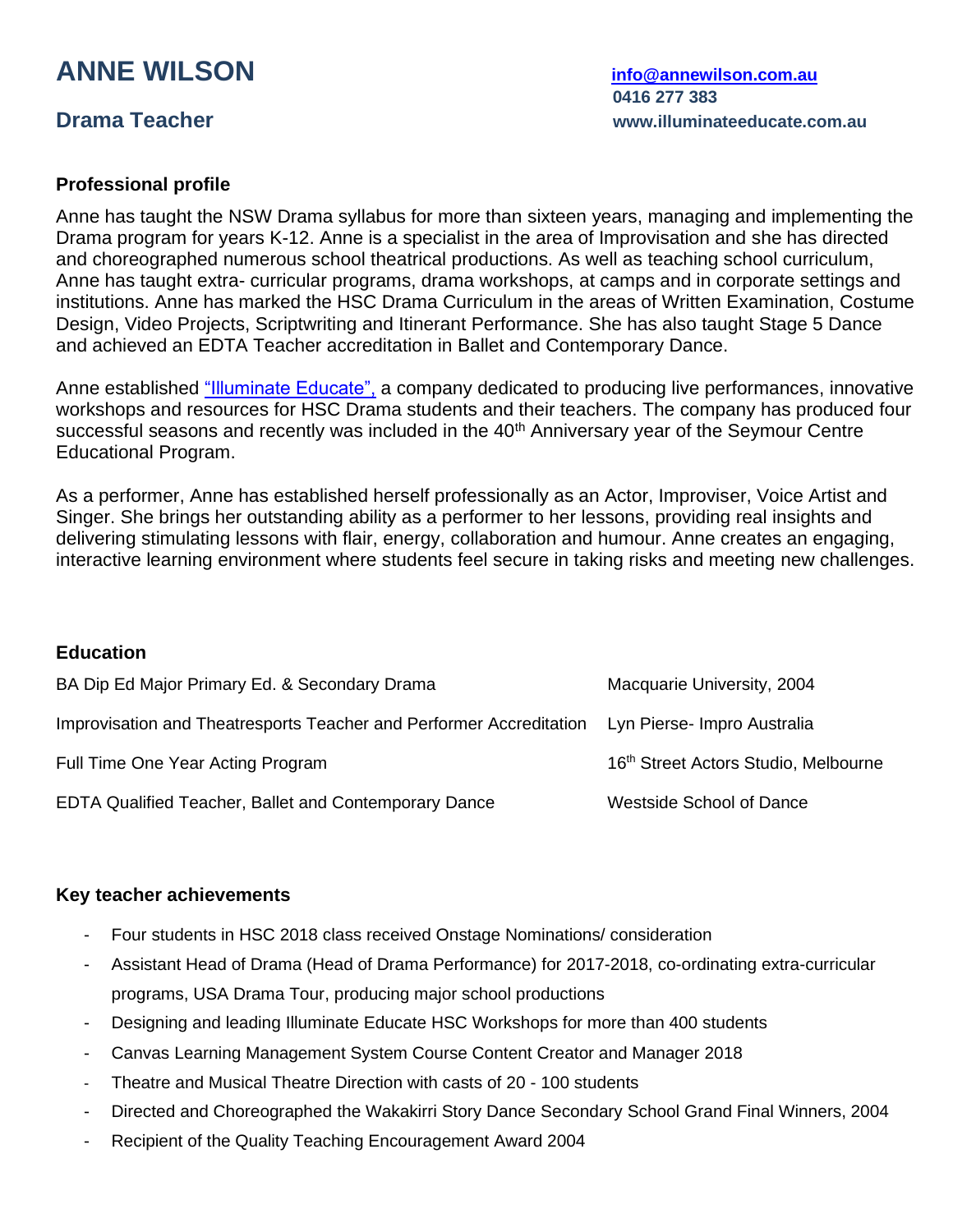# **ANNE WILSON [info@annewilson.com.au](mailto:info@annewilson.com.au)**

## **Key strengths**

- Management of creative teams through a highly organised, collaborative approach
- Efficiency and energy with a focus on continual improvement
- Outstanding written and verbal communication
- Establishing novel and creative solutions
- Development and implementation of curriculum in order to achieve visible results
- Ability to inspire academic achievement and self-development through Drama
- Leadership that is consistent and marked by integrity
- Sound knowledge of the NSW Drama Syllabus and IB Middle Years Programme
- Management and mitigation of health and safety risk to students

### **Teaching career summary**

| <b>Abbotsleigh School</b><br><b>Senior Boarding Resident</b>                                                                              | 2019-                                       |
|-------------------------------------------------------------------------------------------------------------------------------------------|---------------------------------------------|
| <b>Illuminate Educate</b> "Theatre that illuminates, educates, inspires and transforms"<br>Founder, Producer, Performer, Workshop Trainer | 2014-                                       |
| <b>Drama Scene</b><br>HSC Drama Private Tutor- Individual Projects, Performance                                                           | $2015 -$                                    |
| <b>Cranbrook School</b><br>Assistant Head of Drama (Head of Drama Performance)                                                            | 2017-2018                                   |
| <b>Pacific Hills Christian School</b><br>Drama Teacher<br>Stage 5 Dance Teacher<br><b>MYP Personal Projects Coordinator</b>               | $2003 - 2014$<br>2010 - 2011<br>2006 - 2007 |
| <b>NESA Drama HSC Marker</b><br>Written, Itinerant Performance, Projects                                                                  | 2008-                                       |
| <b>Impro Australia</b><br>Company Producer (2017), Teacher and Performer                                                                  | 2010 - 2017                                 |
| <b>Theatresports Coach</b><br>Pymble Ladies College, Turramurra High, Macarthur Girls High                                                | 2012 - 2015                                 |
| <b>Turramurra High</b><br>Theatresports Coach, Co- curricular Production Director                                                         | 2013-2016                                   |
| <b>DET Primary Play Day</b><br>Drama Workshops and Performances                                                                           | 2014-2016                                   |